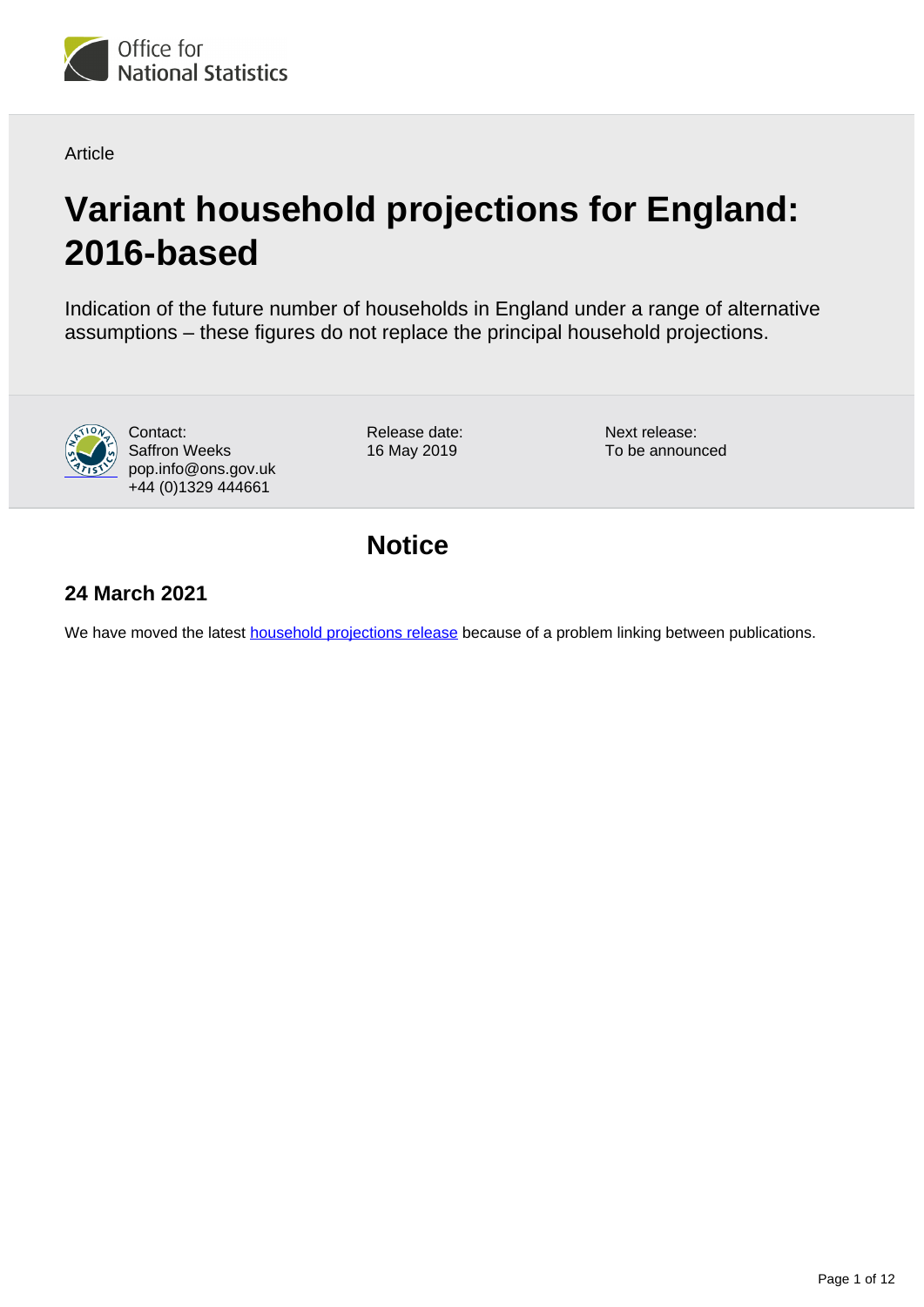## **Table of contents**

- 1. [Introduction](#page-2-0)
- 2. [Things you need to know about this release](#page-2-1)

3. Projecting household representative rates through to 2041 results in a large reduction in the projected number [of households](#page-3-0)

4. [The 10-year migration variant has a greater effect in some areas of England than others](#page-5-0)

5. [Households with dependent children show the largest difference to the principal projection under the migration](#page-8-0)  [variants](#page-8-0)

6. [Households with two or more adults headed by those aged 70 years and over increase under the projected](#page-9-0)  [household representative rate variant](#page-9-0)

7. [Quality and methodology](#page-10-0)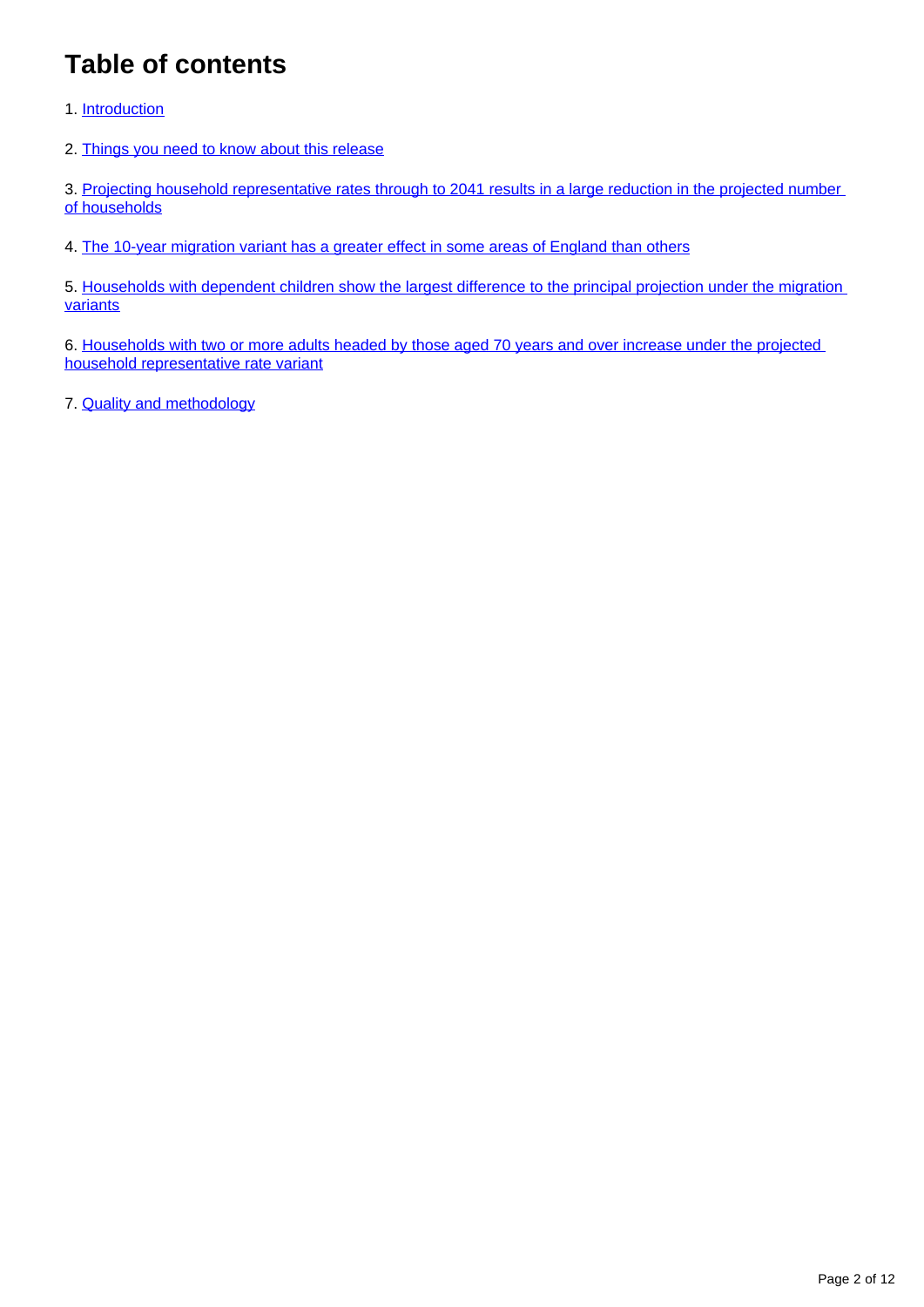## <span id="page-2-0"></span>**1 . Introduction**

This article presents data for variant household projections, following the publication of the 2016-based household [projections](https://www.ons.gov.uk/peoplepopulationandcommunity/populationandmigration/populationprojections/bulletins/2016basedhouseholdprojectionsinengland/2016basedhouseholdprojectionsinengland) on 20 September 2018, [2016-based household type projections](https://www.ons.gov.uk/peoplepopulationandcommunity/populationandmigration/populationprojections/bulletins/2016basedhouseholdprojectionsinengland/2016based) on 3 December 2018 and variant [subnational population projections](https://www.ons.gov.uk/peoplepopulationandcommunity/populationandmigration/populationprojections/bulletins/variantsubnationalpopulationprojectionsforengland/2016based) on 9 April 2019. Four variant household projections have been produced in this release: three show alternative assumptions of migration and one is a continuous projection of the household representative rates (HRRs), which were held constant from 2022 onwards in the principal projection.

These variant projections have been produced in response to the Office for Statistics Regulation's (OSR) recommendation in their [Compliance Check of Household Projections for England,](https://www.statisticsauthority.gov.uk/correspondence/compliance-check-of-household-projections-for-england/) that the Office for National Statistics (ONS) prioritise the publication of additional variant projections in a way that is most helpful to users. We have consulted with users of the household projections who highlighted a need to understand the impact of different scenarios and better understand the uncertainty involved in projections. This would allow them to better prepare for potential future changes that could possibly affect their housing and service provision planning. The variants produced in this report were identified as the most useful to our users.

Two other variants were also identified as useful to users but have not been included in this article. These were: firstly, a variant that projects family units instead of households and secondly, a variant that shows higher HRRs for 25- to 44-year-olds. Data for these variants have not been included in this article because further research is required to identify the most appropriate method for adjusting the assumptions underpinning them. We are aware of users' interest in these variants and will continue to investigate how best to produce these data in the future.

These variant household projections do not replace the previously published 2016-based principal household projections. Instead, they should be used alongside the principal projections and have been created to offer users a range of alternate scenarios to illustrate the consequences of particular sets of assumptions. This article highlights the most notable differences between the principal projections and the variant projections.

## <span id="page-2-1"></span>**2 . Things you need to know about this release**

### **What is a household projection?**

The 2016-based household projections provide statistics on the potential future number of households in England and its local authorities up to 2041 under a set of principal assumptions. They show the household numbers that would result if the assumptions based in previous demographic trends in population and household formation were to be realised in practice.

This release provides statistics on four variant household projections. In three of the variants, we have changed some of the underlying assumptions about migration and in the fourth we have continued to project forward the household representative rates (HRRs), all with the aim of showing the number of households that would result in each of the varying scenarios.

Household projections are not forecasts. They do not attempt to predict the impact of future government or local policies, changing economic circumstances or other factors that may influence household growth, such as the number of houses built. Household projections are not a prediction or forecast of how many houses should be built in the future. The principal projection shows how many additional households would form if the population of England keeps growing as it did between 2011 and 2016 and keeps forming households as it did between 2001 and 2011. Therefore, household projections should be used as a starting point for calculating the future housing needs of a local area.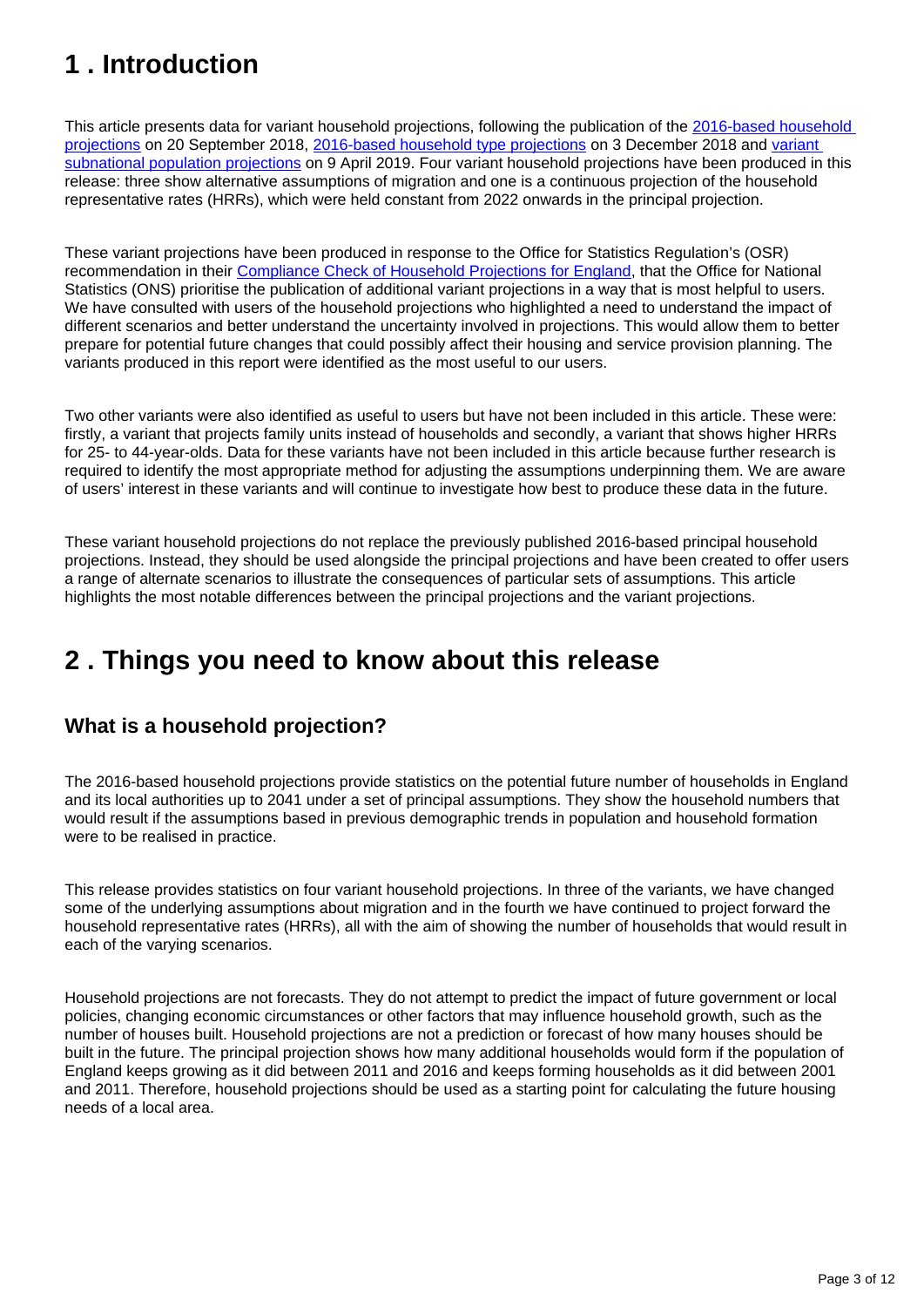### **What are variant projections?**

This article provides the number of households that would form under four variant assumptions, rather than the full set of assumptions used in the principal 2016-based household projections.

The high international migration and low international migration variants are produced broadly using the same methods as the 2016-based subnational population projections main release (the principal), except that the totals are constrained to match those in the 2016-based high and low migration variant national population projections for England.

The 10-year migration variant projection uses migration data from years ending mid-2007 to mid-2016 to set the migration assumptions of the projection. This differs from the five years' worth of data (years ending mid-2012 to mid-2016) used in the principal projection and the high and low international migration variants. The 10-year migration variant includes different methodologies because of the time range of data used to set assumptions. Further information about these changes can be found in the [Quality and Methodology Information](https://www.ons.gov.uk/peoplepopulationandcommunity/populationandmigration/populationprojections/methodologies/subnationalpopulationprojectionsqmi) report and the [methodology report](https://www.ons.gov.uk/peoplepopulationandcommunity/populationandmigration/populationprojections/methodologies/methodologyusedtoproducethe2016basedsubnationalpopulationprojectionsforengland) released with the variant subnational population projections.

Like the 2014-based household projections, the 2016-based household projections use HRRs, multiplied by the projected household population, to produce projected numbers of households. The HRR is the proportion of people in a particular demographic group (based on geography, age group and sex) who were the household reference person  $(HRP)^1$ . The value of the HRR will be between zero and one. HRRs for 2001 and 2011 are calculated using census data. These HRRs are then projected forward to produce HRRs for the other years of the projection period and applied to the projected household population to produce a projected number of households for 2001 to 2021.

There is general acknowledgement that between 1971 and 2001, average household size declined, and household formation increased. Between 2001 and 2011, these trends slowed down; average household size remained broadly the same and household formation did not increase as much. It is unclear whether these more recent trends were a blip in the long-term trend (this being an unusual decade due to EU Accession and the financial crisis), or the start of a longer-term trend. Therefore, the principal projection only projects the HRRs forward 10 years from 2011 to 2021.

Unlike the principal 2016-based household projections, the fourth variant continues to project the HRRs forward all the way to 2041, to see the potential effect on household formation if the recent trends we have observed continue in the future. Further information about the methodology used to produce the principal household projections can be found in the [household projections methodology report.](https://www.ons.gov.uk/peoplepopulationandcommunity/populationandmigration/populationprojections/methodologies/methodologyusedtoproducehouseholdprojectionsforengland2016based)

#### **Notes for: Things you need to know about this release**

1. The household reference person (HRP) is the eldest economically active person in the household. A full explanation of the HRP definition can be found on [page 23 of the 2011 Census Glossary.](https://www.ons.gov.uk/census/2011census/2011censusdata/2011censususerguide/glossary)

## <span id="page-3-0"></span>**3 . Projecting household representative rates through to 2041 results in a large reduction in the projected number of households**

For England, the projected household representative rate (HRR) variant results in a large reduction in the projected number of households by mid-2041, with 845,500 fewer households than the principal projection. All the regions of England have large reductions compared with the principal projection. London is the region with the largest reduction, with 329,200 fewer households in the projected HRR variant as compared with the principal projection (Table 1).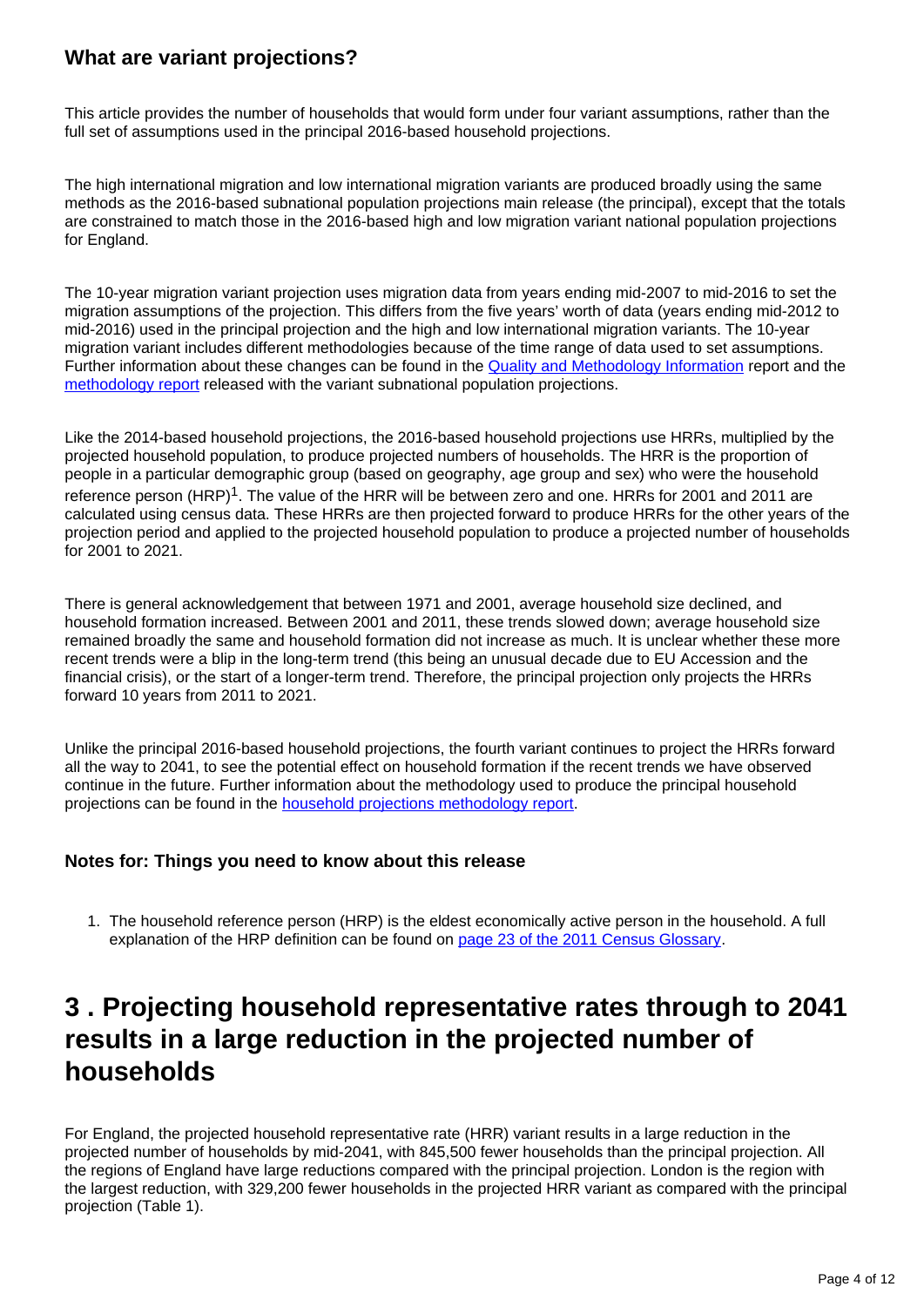Table 1: Difference in the number of households by region between the principal projection and the projected HRR variant by mid-2041, England

|                          | <b>Number of households</b>    |                                 |                   |
|--------------------------|--------------------------------|---------------------------------|-------------------|
| Region                   | <b>Principal</b><br>projection | <b>Projected HRR</b><br>variant | <b>Difference</b> |
| England                  | 26,855,000                     | 26,009,500                      | $-845,500$        |
| London                   | 4,291,800                      | 3,962,600                       | $-329,200$        |
| South East               | 4,431,200                      | 4,305,100                       | $-126,100$        |
| East of England          | 3,065,000                      | 2,972,300                       | $-92,700$         |
| West Midlands            | 2,742,900                      | 2,674,000                       | $-68,900$         |
| South West               | 2,799,300                      | 2,736,000                       | $-63,300$         |
| East Midlands            | 2,312,100                      | 2,253,200                       | $-58,900$         |
| Yorkshire and the Humber | 2,545,100                      | 2,495,700                       | $-49,500$         |
| North West               | 3,424,100                      | 3,379,100                       | $-45,000$         |
| North East               | 1,243,400                      | 1,231,400                       | $-11,900$         |

Source: Office for National Statistics - 2016-based variant household projections

Notes

- 1. Figures may not sum due to rounding.
- 2. HRR refers to household representative rate.

Most local authorities also have a reduction in projected households in the projected HRR variant compared with the principal projections (Table 2). Only 14 of the 326 local authorities in England have a larger number of projected households in the projected HRR variant, compared with the principal projection.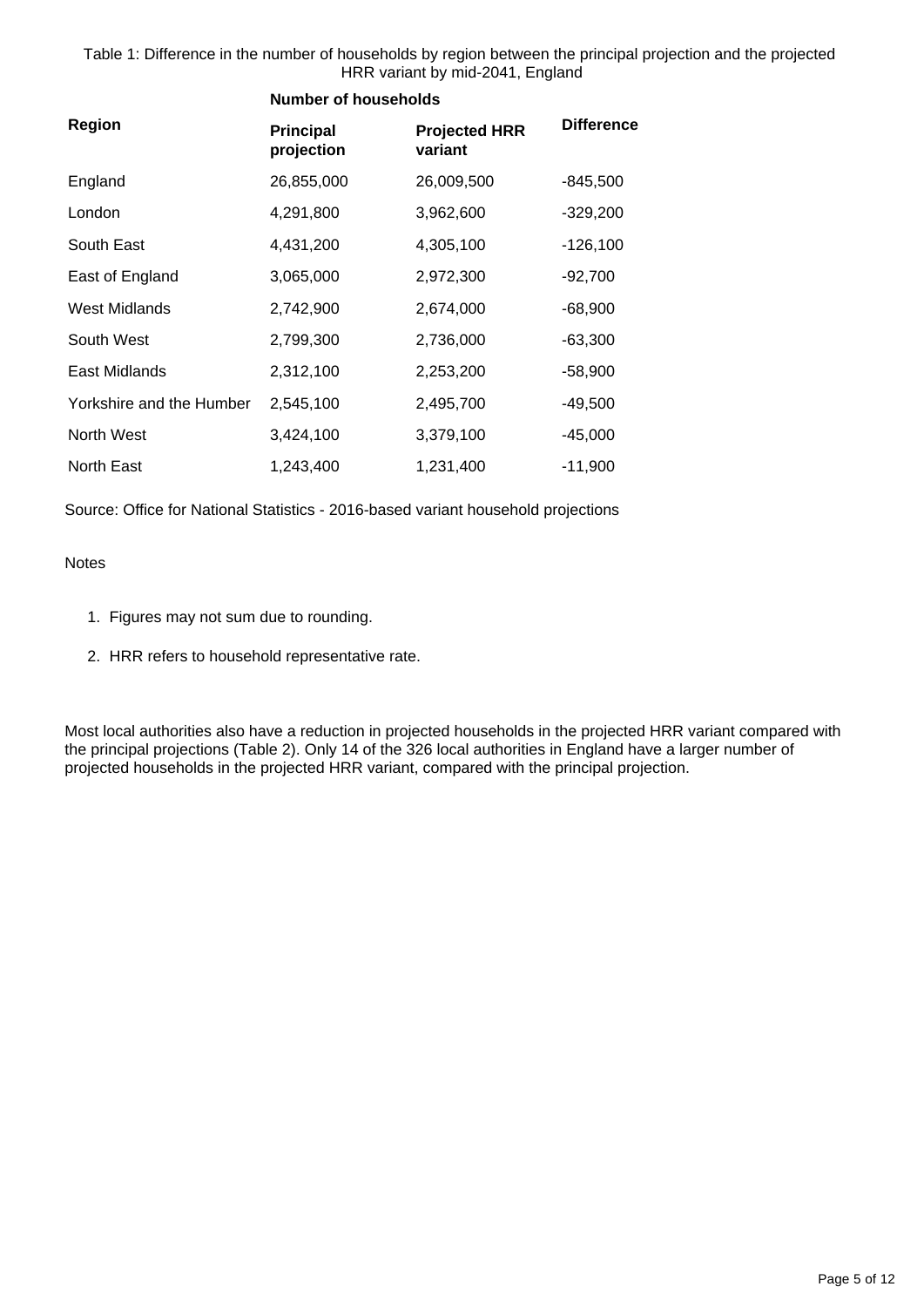Table 2: The 10 largest percentage reductions in the number of households by local authority between the principal projection and the projected HRR variant by mid-2041, England

| <b>Local authority</b> | <b>Number of households</b> |                              | <b>Percentage difference</b> |
|------------------------|-----------------------------|------------------------------|------------------------------|
|                        | <b>Principal projection</b> | <b>Projected HRR variant</b> |                              |
| Newham                 | 145,100                     | 118,200                      | -18.54                       |
| Camden                 | 136,200                     | 120,000                      | $-11.90$                     |
| Greenwich              | 142,500                     | 127,300                      | $-10.64$                     |
| Harrow                 | 99,400                      | 89,300                       | $-10.21$                     |
| <b>Waltham Forest</b>  | 125,400                     | 112,900                      | $-9.97$                      |
| <b>Brent</b>           | 134,400                     | 121,000                      | $-9.93$                      |
| Leicester              | 146,500                     | 132,100                      | -9.84                        |
| Ealing                 | 139,400                     | 125,700                      | $-9.83$                      |
| Haringey               | 135,800                     | 122,800                      | $-9.57$                      |
| Westminster            | 136,600                     | 124,300                      | $-9.04$                      |

Source: Office for National Statistics - 2016-based variant household projections

**Notes** 

- 1. Figures may not sum due to rounding.
- 2. HRR refers to household representative rate.

**Figure 1: The projected number of households in most local authorities is lower under the projected HRR variant**

**Percentage difference in number of households for local authorities in England between the projected HRR variant and the principal projection by mid-2041**

[Download the data](https://www.ons.gov.uk/visualisations/dvc624/la_map/variant_comparison_map.csv)

## <span id="page-5-0"></span>**4 . The 10-year migration variant has a greater effect in some areas of England than others**

Differences in the projected numbers of households are caused by lower average levels of migration in some areas and higher average levels of migration in others in the 10-year migration variant compared with the 5-year average used in the principal projection. Additionally, there is a subsequent indirect impact on numbers of births and deaths.

Table 3 shows the details for regions and Table 4 shows the details for local authorities.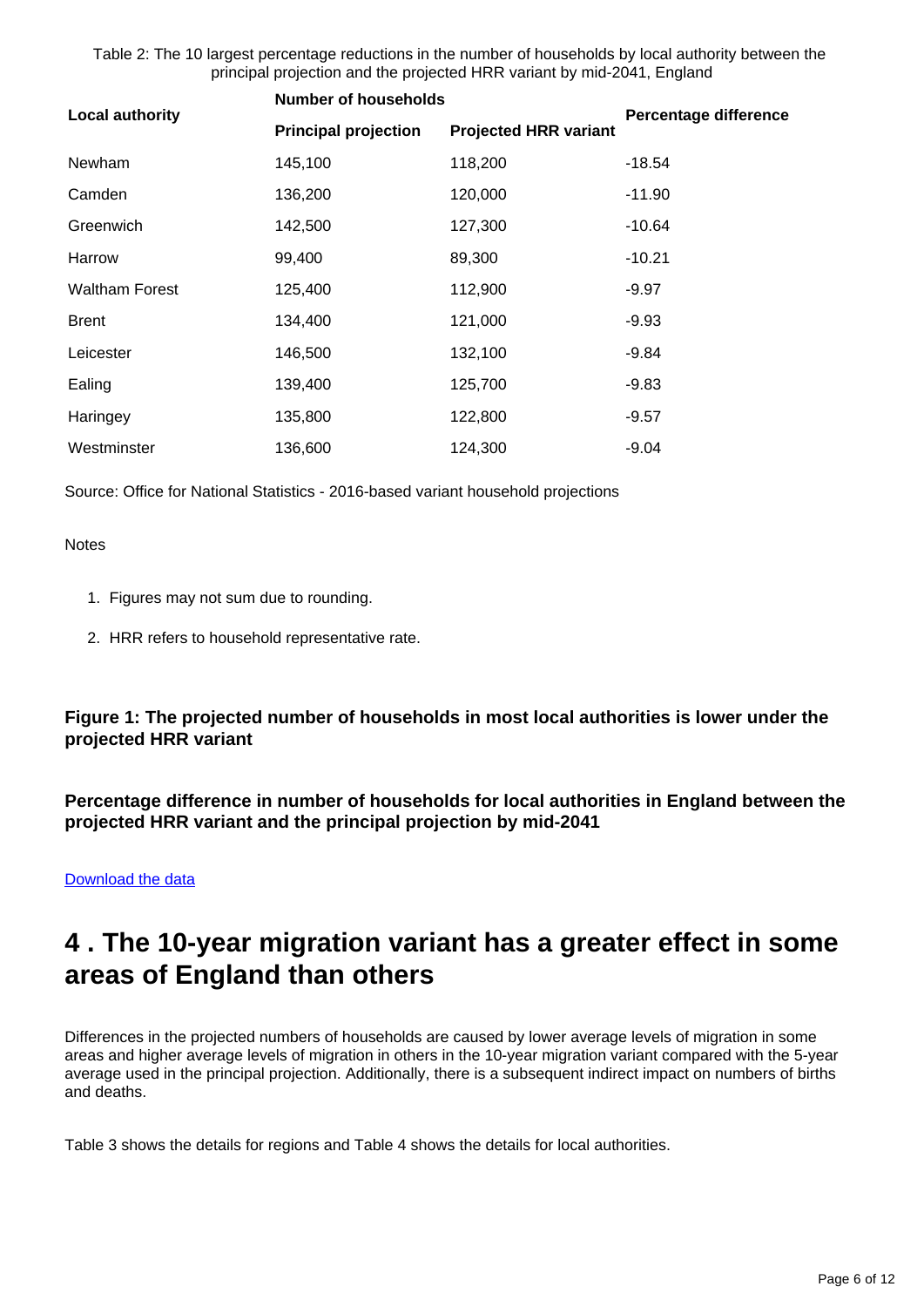Table 3: Difference in the number of households by region between the principal projection and the 10-year migration variant by mid-2041, England

|                          | <b>Number of households</b> |                              |                   |
|--------------------------|-----------------------------|------------------------------|-------------------|
| <b>Region</b>            | <b>Principal projection</b> | 10-year migration<br>variant | <b>Difference</b> |
| England                  | 26,855,00                   | 26,854,500                   | $-500$            |
| Yorkshire and The Humber | 2,545,100                   | 2,567,200                    | 22,100            |
| South East               | 4,431,200                   | 4,448,400                    | 17,200            |
| East of England          | 3,065,000                   | 3,075,700                    | 10,700            |
| North East               | 1,243,400                   | 1,250,200                    | 6,800             |
| London                   | 4,291,800                   | 4,289,200                    | $-2,500$          |
| East Midlands            | 2,312,100                   | 2,304,500                    | $-7,600$          |
| North West               | 3,424,100                   | 3,414,400                    | $-9,700$          |
| South West               | 2,799,300                   | 2,788,000                    | $-11,300$         |
| <b>West Midlands</b>     | 2,742,900                   | 2,716,800                    | $-26,200$         |

Source: Office for National Statistics - 2016-based variant household projections

#### Notes

1. Figures may not sum due to rounding.

By mid-2041, under the 10-year migration variant, the City of London is projected to have 1,200 more households than the principal projection, a difference of 32.21%, although it should be noted that the relatively small population size of the City of London can result in large percentage changes in variants.

Table 4 shows the local authorities with the largest increases between the principal projection and the 10-year migration variant by mid-2041.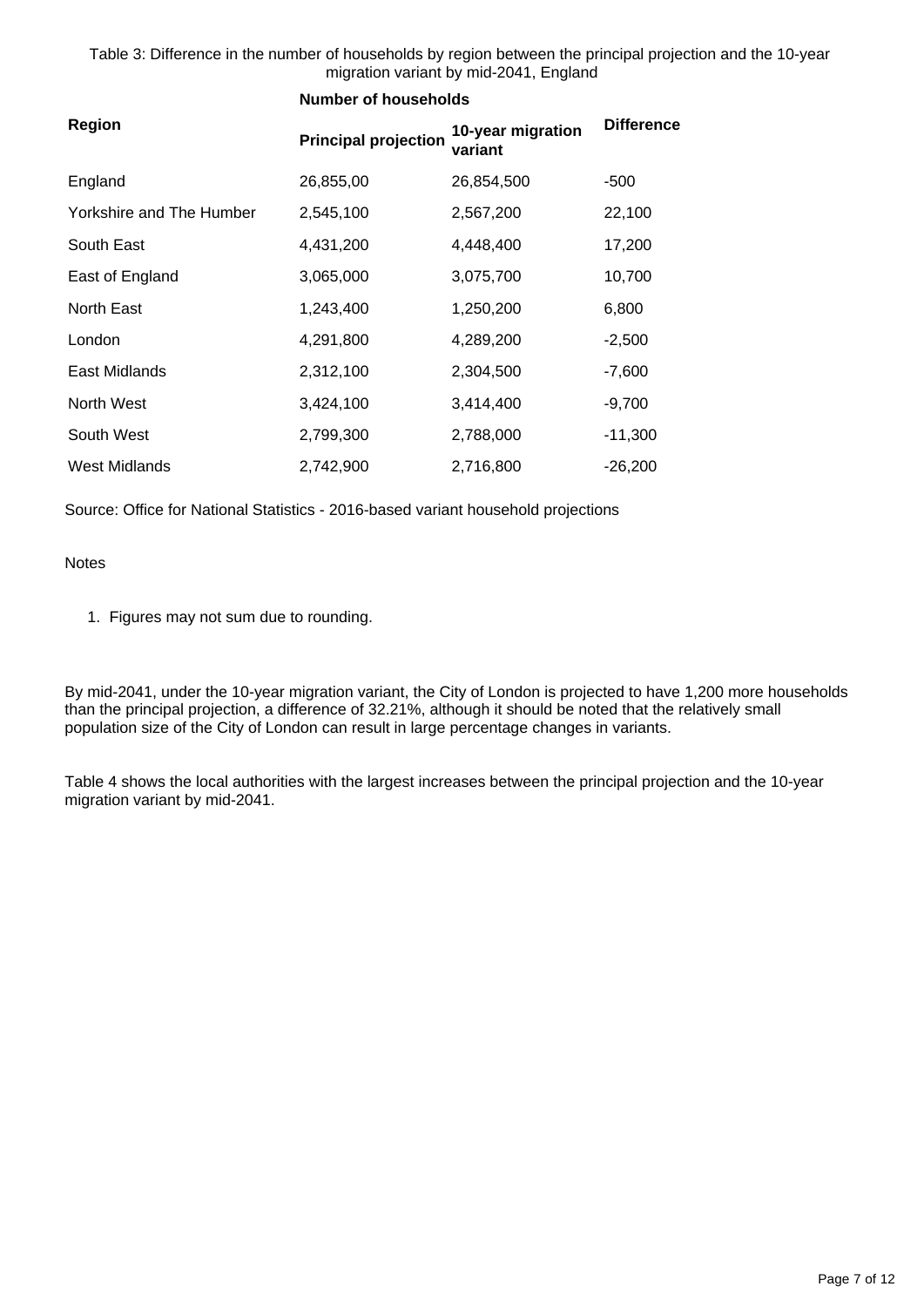Table 4: Largest increases in number of households by local authority between the principal projection and the 10 year migration variant by mid-2041, England

| <b>Local authority</b> | <b>Number of households</b> | Percentage                |            |
|------------------------|-----------------------------|---------------------------|------------|
|                        | <b>Principal projection</b> | 10-year migration variant | difference |
| City of London         | 3,600                       | 4,800                     | 32.21      |
| East Cambridgeshire    | 43,700                      | 47,100                    | 7.67       |
| Swindon                | 108,200                     | 114,100                   | 5.52       |
| Copeland               | 28,100                      | 29,500                    | 5.23       |
| Hertsmere              | 49,000                      | 51,500                    | 5.23       |
| Ealing                 | 139,400                     | 146,600                   | 5.14       |
| Merton                 | 92,200                      | 96,900                    | 5.10       |
| West Oxfordshire       | 50,900                      | 53,500                    | 5.10       |
| West Devon             | 27,200                      | 28,500                    | 4.94       |
| Harrow                 | 99,400                      | 104,300                   | 4.91       |

Source: Office for National Statistics - 2016-based variant household projections

Notes

1. Figures may not sum due to rounding.

Table 5 shows the local authorities with the largest percentage reductions between the principal projection and the 10-year migration variant projection by mid-2041.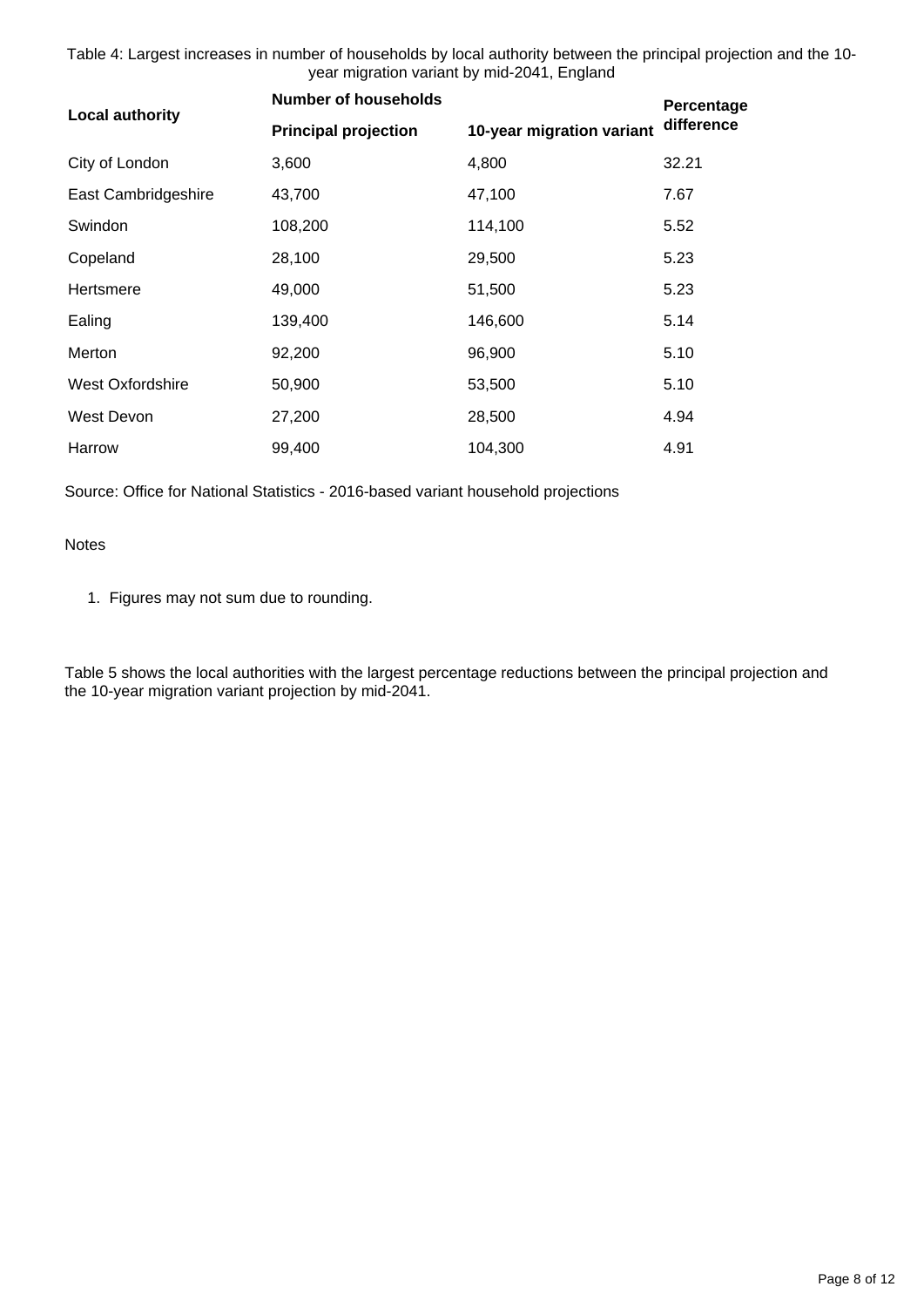Table 5: Largest percentage reductions in number of households by local authority between the principal projections and the 10-year migration variant by mid-2041, England

**Number of households**

| <b>Local authority</b> | <b>Principal projection</b> | 10-year migration<br>projection | <b>Percentage difference</b> |
|------------------------|-----------------------------|---------------------------------|------------------------------|
| Coventry               | 188,900                     | 175,800                         | $-6.93$                      |
| Exeter                 | 64,500                      | 60,000                          | $-6.92$                      |
| <b>Isles of Scilly</b> | 1,000                       | 1,000                           | $-6.62$                      |
| Greenwich              | 142,500                     | 134,200                         | $-5.79$                      |
| <b>Tower Hamlets</b>   | 176,700                     | 167,200                         | $-5.41$                      |
| Liverpool              | 253,700                     | 240,000                         | $-5.38$                      |
| Hackney                | 152,700                     | 145,200                         | -4.87                        |
| Camden                 | 136,200                     | 129,700                         | -4.76                        |
| Aylesbury Vale         | 101,900                     | 97,200                          | $-4.68$                      |
| Wealden                | 86,600                      | 82,500                          | -4.65                        |

Source: Office for National Statistics - 2016-based variant household projections

**Notes** 

1. Figures may not sum due to rounding.

London's local authorities generally have the largest percentage differences in the high and low international migration variants because London has the greatest flows of international migrants so is most impacted by a net loss or gain in the migration variants. This is also reflected in the 2016-based variant subnational population projections.

## <span id="page-8-0"></span>**5 . Households with dependent children show the largest difference to the principal projection under the migration variants**

Households with dependent children are most affected by the variant projections. In England, there are an additional 11,100 households with dependent children in the 10-year migration variant compared with the principal projection and an additional 307,600 households with dependent children in the high migration variant by mid-2041. In the low migration variant there are 309,300 fewer households than the principal projection (Figure 2).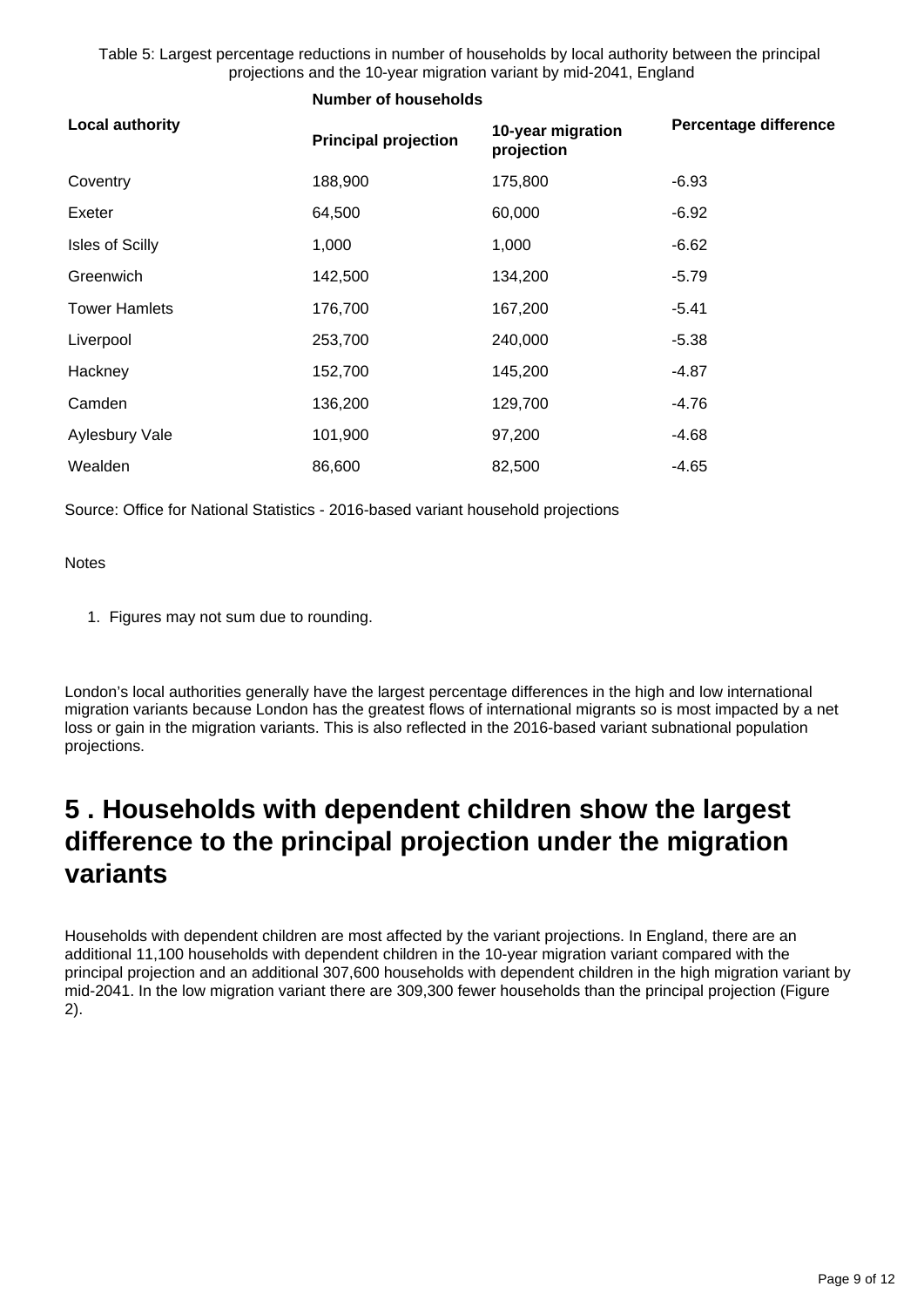#### **Figure 2: Households with dependent children show the largest difference to the principal projection under the migration variants**

**Projected number of households by household type for the principal and variant household projections by mid-2041, England**

### Figure 2: Households with dependent children show the largest difference to the principal projection under the migration variants

Projected number of households by household type for the principal and variant household projections by mid-2041, England



#### **Source: Office for National Statistics - 2016-based variant household projections**

Under the principal projection, one-person households headed by someone aged 65 years and over and other households with two or more adults headed by someone aged 65 years and over were projected to have the largest increases. The same pattern can be observed in each of the variant projections, however, the migration variants differ from the principal projection, with a greater number of households with dependent children headed by persons aged under 65 years, which is expected given the typical younger age profile of international migrants.

### <span id="page-9-0"></span>**6 . Households with two or more adults headed by those aged 70 years and over increase under the projected household representative rate variant**

The household representative rate (HRR) is the proportion of people in a particular demographic group (based on geography, age group and sex) who were the household reference person. In the principal projection this is held constant from 2022, but in the projected HRR variant the HRR is continuously projected forward until 2041.

The projected HRR variant has the largest effect on households with two or more adults, with 545,000 fewer households than the principal projection, by mid-2041.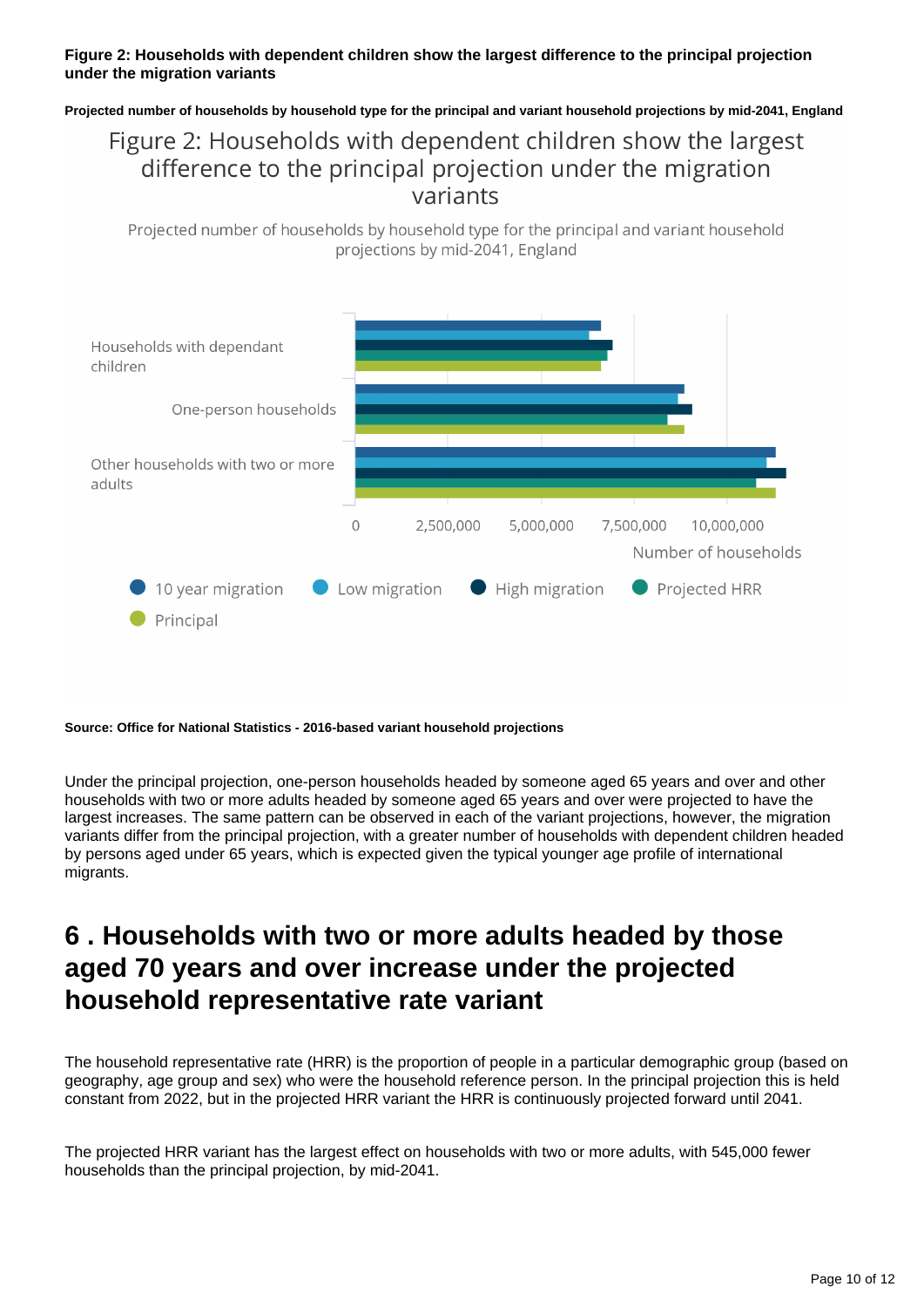There are more households with two or more adults headed by someone aged 70 years and over in the projected HRR variant compared with the principal projection, while there are fewer households of this household type for those headed by someone aged under 70 years. There is an increase in this variant compared with the principal projection for one-person households and households with dependent children headed by those aged 35 to 70 years (see Figure 3).

#### **Figure 3: Households with two or more adults headed by someone aged 70 years or over increase under the projected HRR variant**

**Difference in number of households by mid-2041 between the projected HRR variant and the principal variant, by household type and age of HRP, England**

### Figure 3: Households with two or more adults headed by someone aged 70 years or over increase under the projected **HRR** variant

Difference in number of households by mid-2041 between the projected HRR variant and the principal variant, by household type and age of HRP, England



**Source: Office for National Statistics - 2016-based variant household projections**

#### **Notes:**

1. HRR refers to household representative rate.

## <span id="page-10-0"></span>**7 . Quality and methodology**

The Household projections **[Quality and Methodology Information report](https://www.ons.gov.uk/peoplepopulationandcommunity/populationandmigration/populationprojections/methodologies/householdprojectionsinenglandqmi) contains important information on:**